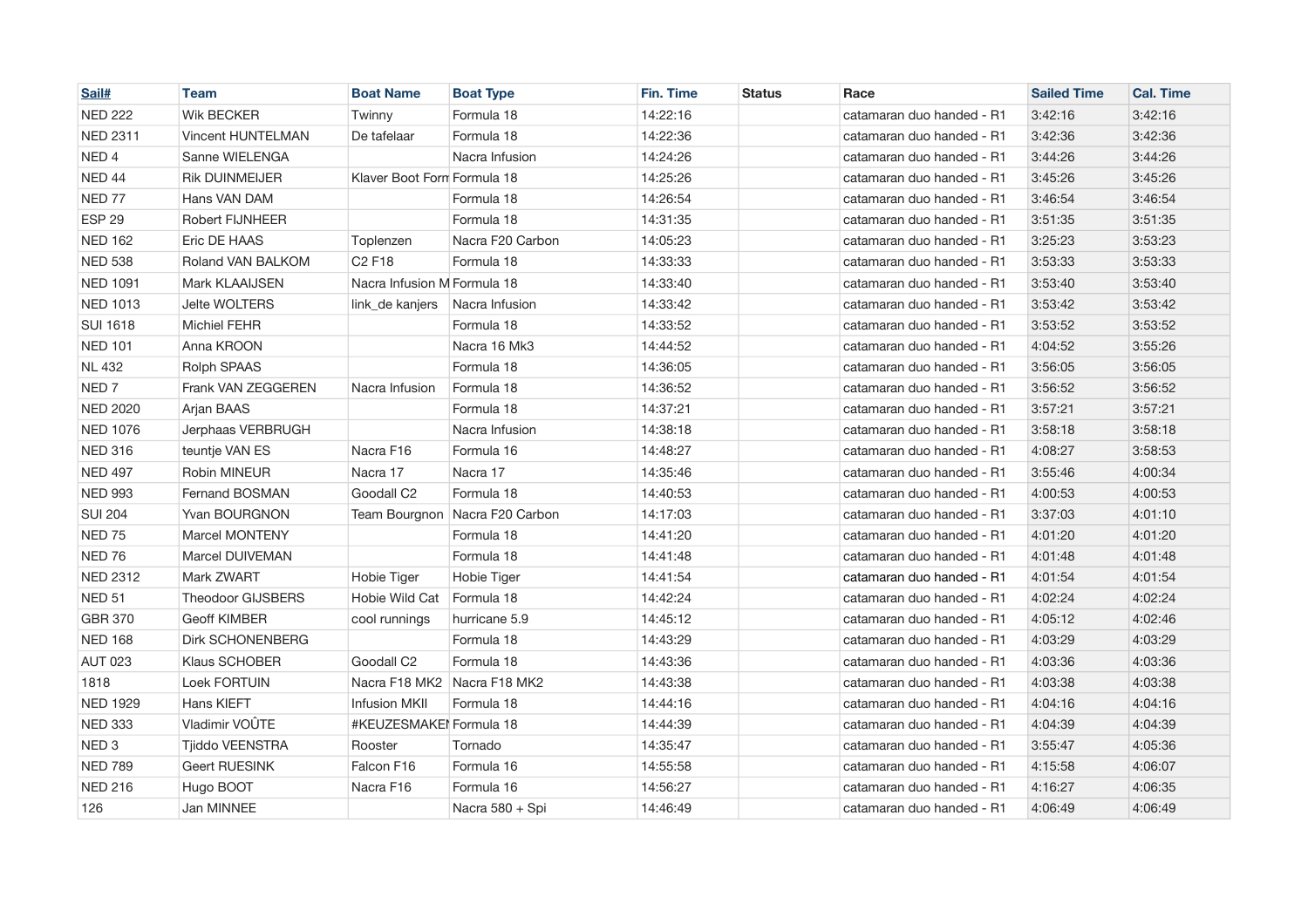| GER 3176          | Robert ZANK                      |                             | <b>TOPCAT K2X</b>                | 15:07:08 | catamaran duo handed - R1 | 4:27:08 | 4:07:20 |
|-------------------|----------------------------------|-----------------------------|----------------------------------|----------|---------------------------|---------|---------|
| <b>GER 103</b>    | <b>Jens SPITZER</b>              | <b>EXPLOSIVES</b>           | Eagle F20                        | 14:37:41 | catamaran duo handed - R1 | 3:57:41 | 4:07:35 |
| NED <sub>10</sub> | Pierre MEERMANS                  | Nacra Inter 20              | Nacra Inter 20_spi               | 14:37:58 | catamaran duo handed - R1 | 3:57:58 | 4:07:52 |
| <b>NED 2015</b>   | Coen MEERBACH                    | Nacra infusion              | Formula 18                       | 14:49:49 | catamaran duo handed - R1 | 4:09:49 | 4:09:49 |
| <b>NED 1536</b>   | <b>Rimmert BERLIJN</b>           | Sevenstar                   | Hobie Tiger                      | 14:50:16 | catamaran duo handed - R1 | 4:10:16 | 4:10:16 |
| <b>NED 1828</b>   | Jelmer WIJMA                     | Kermit                      | Formula 18                       | 14:50:29 | catamaran duo handed - R1 | 4:10:29 | 4:10:29 |
| <b>NED 926</b>    | Koert ACKERMAN                   |                             | Nacra Infusion                   | 14:51:13 | catamaran duo handed - R1 | 4:11:13 | 4:11:13 |
| <b>GER 11</b>     | <b>Thomas WICH</b>               |                             | Formula 18                       | 14:51:33 | catamaran duo handed - R1 | 4:11:33 | 4:11:33 |
| <b>NED 085</b>    | Chris OUDHUIS                    | Nacra f18                   | Nacra 17                         | 14:52:17 | catamaran duo handed - R1 | 4:12:17 | 4:12:17 |
| <b>NED 1611</b>   | Dirk-Jan VAN DER SCHOOR Dubbel D |                             | Nacra Infusion                   | 14:52:36 | catamaran duo handed - R1 | 4:12:36 | 4:12:36 |
| <b>NED 052</b>    | Rogier VAN DIJK                  | Evolution                   | Formula 18                       | 14:53:37 | catamaran duo handed - R1 | 4:13:37 | 4:13:37 |
| <b>NED 718</b>    | <b>Guus FLORUSSE</b>             |                             | Formula 18                       | 14:54:03 | catamaran duo handed - R1 | 4:14:03 | 4:14:03 |
| <b>NED 720</b>    | Emilie VAN EPS                   |                             | Formula 18                       | 14:54:27 | catamaran duo handed - R1 | 4:14:27 | 4:14:27 |
| GER <sub>2</sub>  | Jochen FIEDLER                   | Teatime                     | Formula 18                       | 14:54:49 | catamaran duo handed - R1 | 4:14:49 | 4:14:49 |
| GER <sub>5</sub>  | Sünko SCHRÖDER                   | <b>EXPLOSIVES</b>           | Nacra F20 Carbon                 | 14:29:23 | catamaran duo handed - R1 | 3:49:23 | 4:14:52 |
| <b>NED 888</b>    | Bert VAN SON                     | NACRA INFUSIO Formula 18    |                                  | 14:55:21 | catamaran duo handed - R1 | 4:15:21 | 4:15:21 |
| <b>NED 001</b>    | Edward OOTEMAN                   | <b>BAZ 114</b>              | Formula 18                       | 14:55:50 | catamaran duo handed - R1 | 4:15:50 | 4:15:50 |
| <b>GER 061</b>    | Ralph VAN BÜHREN                 |                             | Nacra 17                         | 14:53:27 | catamaran duo handed - R1 | 4:13:27 | 4:16:00 |
| 11494             | Gerard LOOS                      | Quell                       | Nacra f16                        | 14:56:24 | catamaran duo handed - R1 | 4:16:24 | 4:16:24 |
| <b>NED 52</b>     | Klaas VRIJBURG                   | Viper                       | Viper                            | 15:06:43 | catamaran duo handed - R1 | 4:26:43 | 4:16:27 |
| <b>AUT 3060</b>   | Wolfgang KLAMPFER                | K <sub>2</sub> X            | <b>TOPCAT</b>                    | 15:29:48 | catamaran duo handed - R1 | 4:49:48 | 4:16:27 |
| <b>NED 1111</b>   | Kenneth VAN DAM                  |                             | Formula 18                       | 14:56:45 | catamaran duo handed - R1 | 4:16:45 | 4:16:45 |
| <b>NED 1542</b>   | Cees DE WIT                      | Nacra infusion              | Nacra infusion                   | 14:57:27 | catamaran duo handed - R1 | 4:17:27 | 4:17:27 |
| <b>GER 1057</b>   | <b>Bernd SIELKEN</b>             | Groessenwahn                | Nacra Inter 20                   | 14:47:16 | catamaran duo handed - R1 | 4:07:16 | 4:17:34 |
| <b>NED 0309</b>   | Joost VAN DER HOEVEN             | Animotion - Nacr Formula 18 |                                  | 14:57:40 | catamaran duo handed - R1 | 4:17:40 | 4:17:40 |
| <b>NED 522</b>    | Sietske SNOECK                   |                             | Formula 18                       | 14:57:50 | catamaran duo handed - R1 | 4:17:50 | 4:17:50 |
| <b>NED 0071</b>   | Tijmen BREDENOORD                | Hobie Wildcat               | Formula 18                       | 15:00:48 | catamaran duo handed - R1 | 4:20:48 | 4:20:48 |
| <b>NED 5284</b>   | Emiel DASSELAAR                  |                             | Dart 18                          | 15:56:43 | catamaran duo handed - R1 | 5:16:43 | 4:21:44 |
| <b>NED 93</b>     | Albert STEENMAN                  |                             | NACRA 20 FCS   NACRA 20 FCS PRO  | 14:25:26 | catamaran duo handed - R1 | 3:45:26 | 4:22:07 |
| NED 88            | John CARDOL                      | Nacra Infusion M Formula 18 |                                  | 15:02:14 | catamaran duo handed - R1 | 4:22:14 | 4:22:14 |
| NED <sub>1</sub>  | jan SCHRAMA                      | Tornado                     | Tornado                          | 14:46:40 | catamaran duo handed - R1 | 4:06:40 | 4:22:24 |
| NED <sub>16</sub> | Jeroen VAN LUNEN                 |                             | Nacra F20 Carbo Nacra F20 Carbon | 14:36:52 | catamaran duo handed - R1 | 3:56:52 | 4:23:11 |
| <b>NED 140</b>    | Ronald VAN DE BILT               | CertiNet                    | Tornado                          | 14:47:33 | catamaran duo handed - R1 | 4:07:33 | 4:23:21 |
| <b>NED 59</b>     | Remco LUB                        | Joosten watersp Hobie Tiger |                                  | 15:06:16 | catamaran duo handed - R1 | 4:26:16 | 4:26:16 |
| <b>NED 4653</b>   | Eva ESSERS                       | <b>BAM</b>                  | Nacra 500 Sport                  | 15:46:42 | catamaran duo handed - R1 | 5:06:42 | 4:26:41 |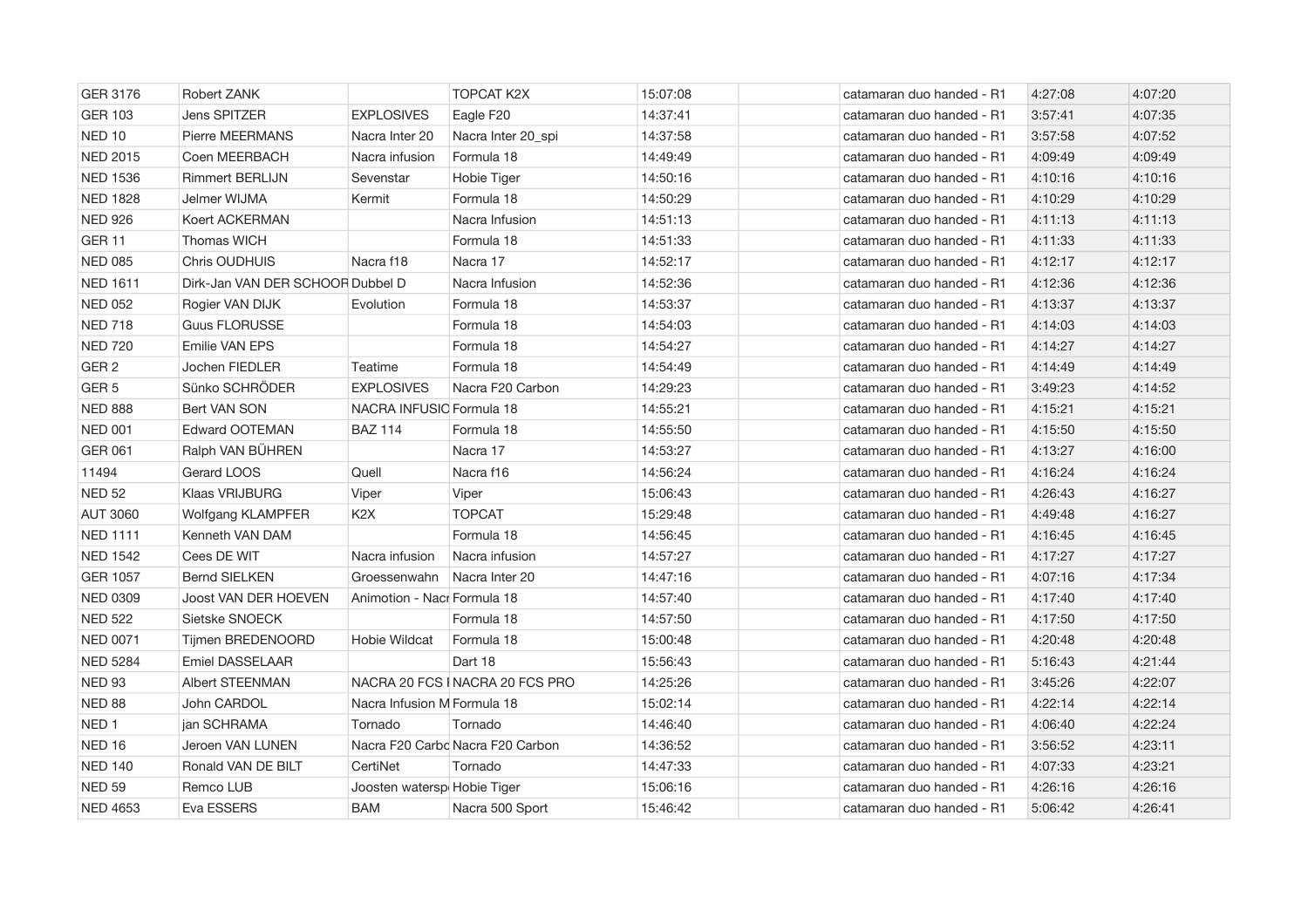| NED 97            | <b>Bas STEVENS</b>     | Nacra infusion                  | Nacra Infusion | 15:06:55 | catamaran duo handed - R1 | 4:26:55 | 4:26:55 |
|-------------------|------------------------|---------------------------------|----------------|----------|---------------------------|---------|---------|
| <b>NED 2416</b>   | Oebe ROMBOUT           |                                 | Hobie Tiger    | 15:07:20 | catamaran duo handed - R1 | 4:27:20 | 4:27:20 |
| <b>NED 795</b>    | <b>Evert RENGELINK</b> |                                 | Nacra Infusion | 15:08:21 | catamaran duo handed - R1 | 4:28:21 | 4:28:21 |
| <b>NED 845</b>    | Mees DE GRAAF          |                                 | Formula 18     | 15:10:42 | catamaran duo handed - R1 | 4:30:42 | 4:30:42 |
| <b>NED 2619</b>   | <b>Wouter DE BAAT</b>  |                                 | Hobie Tiger    | 15:11:04 | catamaran duo handed - R1 | 4:31:04 | 4:31:04 |
| <b>NED 6935</b>   | Roel SIMOONS           |                                 | Dart 18        | 16:08:56 | catamaran duo handed - R1 | 5:28:56 | 4:31:50 |
| <b>NED 1427</b>   | Morten HAAS            |                                 | Nacra Infusion | 15:12:06 | catamaran duo handed - R1 | 4:32:06 | 4:32:06 |
| <b>NED 6121</b>   | Paul SCHOLTEN          | <b>BAZ 15</b>                   | Dart 18        | 16:10:30 | catamaran duo handed - R1 | 5:30:30 | 4:33:08 |
| <b>NED 1494</b>   | pedro VAN ROSSUM       |                                 | Nacra Infusion | 15:13:54 | catamaran duo handed - R1 | 4:33:54 | 4:33:54 |
| GER 117709        | Maurice SCHWARZ        |                                 | Hobie 16       | 16:03:23 | catamaran duo handed - R1 | 5:23:23 | 4:34:03 |
| NED 113930        | <b>Gert ROUKEMA</b>    |                                 | hobie 16       | 16:03:24 | catamaran duo handed - R1 | 5:23:24 | 4:34:04 |
| <b>NED 933</b>    | Kees HOOGENDOORN       | Nacra infusion M Formula 18     |                | 15:15:02 | catamaran duo handed - R1 | 4:35:02 | 4:35:02 |
| NED <sub>18</sub> | Marleen BOERS          | White shark III                 | Nacra Infusion | 15:17:06 | catamaran duo handed - R1 | 4:37:06 | 4:37:06 |
| NED <sub>13</sub> | Dick GANSEMAN          |                                 | Dart 18        | 16:16:27 | catamaran duo handed - R1 | 5:36:27 | 4:38:03 |
| GER 3462          | Peter VOLLMANN         | Hyperhyper                      | Nacra 570      | 15:30:00 | catamaran duo handed - R1 | 4:50:00 | 4:38:50 |
| <b>NED 1645</b>   | casper SMIT            |                                 | Nacra Infusion | 15:19:24 | catamaran duo handed - R1 | 4:39:24 | 4:39:24 |
| <b>NED 1191</b>   | <b>Wouter Krab</b>     |                                 | nacra 5.7      | 15:56:08 | catamaran duo handed - R1 | 5:16:08 | 4:39:45 |
| GER <sub>1</sub>  | <b>Till SCHMITZ</b>    | Kattig                          | Formula 16     | 15:31:25 | catamaran duo handed - R1 | 4:51:25 | 4:40:12 |
| <b>NED 1972</b>   | Jan Willem DRIJVER     | nacra 5.7                       | nacra 5.7      | 15:58:21 | catamaran duo handed - R1 | 5:18:21 | 4:41:43 |
| GER 117140        | <b>Stefan RUMPF</b>    | Irene                           | Hobie 16       | 16:12:52 | catamaran duo handed - R1 | 5:32:52 | 4:42:05 |
| <b>NED 80018</b>  | <b>Kees BAKKER</b>     |                                 | Hobie 16       | 16:13:14 | catamaran duo handed - R1 | 5:33:14 | 4:42:24 |
| NED 117210        | Onno SCHUITEMA         |                                 | Hobie 16       | 16:13:53 | catamaran duo handed - R1 | 5:33:53 | 4:42:57 |
| <b>NED 117215</b> | onno HENNEMAN          |                                 | Hobie 16       | 16:14:06 | catamaran duo handed - R1 | 5:34:06 | 4:43:08 |
| 117351            | Floor HOLLEMAN         |                                 | Hobie 16       | 16:15:22 | catamaran duo handed - R1 | 5:35:22 | 4:44:12 |
| <b>NED 453</b>    | Tom HOTTING            |                                 | Dart 20        | 15:47:12 | catamaran duo handed - R1 | 5:07:12 | 4:44:26 |
| <b>NL 1881</b>    | Koen VAN DER PLAS      | PT73 Personal Tr Nacra Inter 20 |                | 15:13:06 | catamaran duo handed - R1 | 4:33:06 | 4:44:28 |
| <b>NED 7364</b>   | Willem VAN PUTTEN      |                                 | Dart 18        | 16:24:21 | catamaran duo handed - R1 | 5:44:21 | 4:44:35 |
| NED <sub>61</sub> | Harmen HOGEN ESCH      | Nacra F16                       | Formula 16     | 15:39:30 | catamaran duo handed - R1 | 4:59:30 | 4:45:14 |
| NED <sub>27</sub> | Kaspar VAN EIJL        |                                 | Nacra Infusion | 15:25:48 | catamaran duo handed - R1 | 4:45:48 | 4:45:48 |
| <b>NED 013</b>    | <b>Kees ROVERS</b>     | Hobie Max                       | Hobie Max      | 16:31:48 | catamaran duo handed - R1 | 5:51:48 | 4:46:00 |
| NED 113843        | Henk DE BOON           |                                 | Hobie 16       | 16:18:37 | catamaran duo handed - R1 | 5:38:37 | 4:46:57 |
| <b>NED 741</b>    | Eelco KAAN             | Nacra infusion                  | Formula 18     | 15:27:02 | catamaran duo handed - R1 | 4:47:02 | 4:47:02 |
| 513               | robert KLEIN BRETELER  |                                 | Formula 18     | 15:28:11 | catamaran duo handed - R1 | 4:48:11 | 4:48:11 |
| <b>NED 017</b>    | Igor PETERS            | Shockwave F18 Formula 18        |                | 15:28:50 | catamaran duo handed - R1 | 4:48:50 | 4:48:50 |
| <b>BEL 339</b>    | <b>Steven BONTEMPS</b> | Hurricane                       | Hurricane 5.9  | 15:32:53 | catamaran duo handed - R1 | 4:52:53 | 4:49:59 |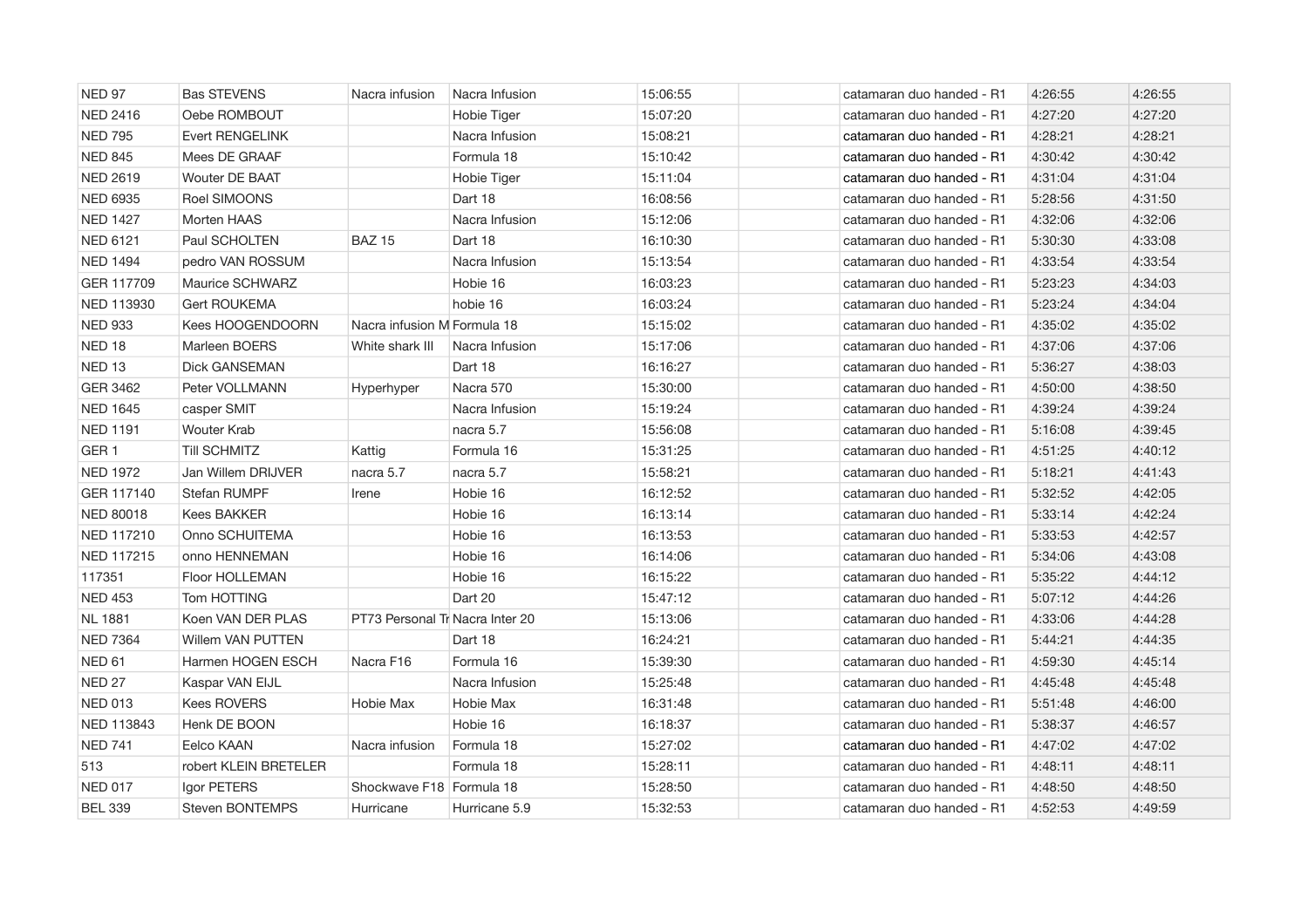| 117218            | Wijbren TACONIS              |                                 | Hobie 16                         | 16:22:11 | catamaran duo handed - R1 | 5:42:11 | 4:49:59 |
|-------------------|------------------------------|---------------------------------|----------------------------------|----------|---------------------------|---------|---------|
| <b>NED 999</b>    | Roger DE KOK                 |                                 | Hobie FX1                        | 15:45:13 | catamaran duo handed - R1 | 5:05:13 | 4:50:40 |
| NED <sub>78</sub> | <b>Kik VAN SWOL</b>          | No Pain No Gain Piranha 17      |                                  | 16:02:40 | catamaran duo handed - R1 | 5:22:40 | 4:50:41 |
| <b>BEL 312</b>    | Rob VAN DER DRIFT            |                                 | Nacra Inter 20                   | 15:19:23 | catamaran duo handed - R1 | 4:39:23 | 4:51:01 |
| <b>NED 2276</b>   | Stefan DACKUS-WIRKEN         | Hobie Tiger                     | Hobie Tiger                      | 15:31:09 | catamaran duo handed - R1 | 4:51:09 | 4:51:09 |
| NL <sub>5</sub>   | <b>Wiboud BURKENS</b>        | Nacra Inter 18                  | 18. Footer                       | 15:31:18 | catamaran duo handed - R1 | 4:51:18 | 4:51:18 |
| NED 111440        | Dominique VRIJBURG           |                                 | Hobie 16                         | 16:25:13 | catamaran duo handed - R1 | 5:45:13 | 4:52:33 |
| <b>NED 124</b>    | Xander POLS                  |                                 | Nacra F20 Carbo Nacra 20 FCS-Pro | 15:03:29 | catamaran duo handed - R1 | 4:23:29 | 4:52:45 |
| NED 14185         | Sophie JUFFERMANS            | Yes We Cat                      | Nacra 570                        | 15:46:15 | catamaran duo handed - R1 | 5:06:15 | 4:54:28 |
| NED 90775         | Harm NIENHUIS                | Double Tipsy                    | Hobie 16                         | 16:27:50 | catamaran duo handed - R1 | 5:47:50 | 4:54:46 |
| <b>NED 338</b>    | Rob ZWARTELE                 |                                 | nacra inter 20                   | 15:23:05 | catamaran duo handed - R1 | 4:43:05 | 4:54:52 |
| <b>NED 1343</b>   | Hans EDELIJN                 |                                 | nacra inter 20                   | 15:23:12 | catamaran duo handed - R1 | 4:43:12 | 4:55:00 |
| <b>NED 7897</b>   | Martin GLAS                  | Dart 18                         | Dart 18                          | 16:28:26 | catamaran duo handed - R1 | 5:48:26 | 4:55:16 |
| <b>NED 6839</b>   | Ronald HOORN                 |                                 | Dart 18                          | 16:38:30 | catamaran duo handed - R1 | 5:58:30 | 4:56:16 |
| <b>NED 109</b>    | Peter KREETZ                 |                                 | Hobie Tiger                      | 15:36:23 | catamaran duo handed - R1 | 4:56:23 | 4:56:23 |
| <b>NED 5983</b>   | <b>Floris VANHATTEM</b>      | Adagio                          | Dart 18                          | 16:38:49 | catamaran duo handed - R1 | 5:58:49 | 4:56:32 |
| <b>NED 254</b>    | <b>Bart LANGIUS</b>          |                                 | Dart 18                          | 16:39:07 | catamaran duo handed - R1 | 5:59:07 | 4:56:47 |
| <b>NED 2775</b>   | Christiaan POSTHUMUS MEIJJES |                                 | Hobie Tiger                      | 15:37:01 | catamaran duo handed - R1 | 4:57:01 | 4:57:01 |
| <b>NED 2244</b>   | Niels DE BOER                | Ingeloagastamaz Dart 18         |                                  | 16:39:24 | catamaran duo handed - R1 | 5:59:24 | 4:57:01 |
| <b>GER 2665</b>   | Stefan SCHERINGER            | Wellenreiter                    | Dart 18                          | 16:39:38 | catamaran duo handed - R1 | 5:59:38 | 4:57:13 |
| <b>NED 2657</b>   | Hans GERDEZ                  | Noit Zoezen Deu Dart 18         |                                  | 16:40:35 | catamaran duo handed - R1 | 6:00:35 | 4:58:00 |
| <b>NED 3068</b>   | Rob BOUMAN                   | Dart18                          | Dart 18                          | 16:43:17 | catamaran duo handed - R1 | 6:03:17 | 5:00:14 |
| FRA 9             | Evert Jan ALTHUIS            | Nacra Infusion M Nacra Infusion |                                  | 15:40:46 | catamaran duo handed - R1 | 5:00:46 | 5:00:46 |
| <b>NED 2012</b>   | Jasmijn LOGGERS              | Nacra F16                       | Formula 16                       | 15:53:14 | catamaran duo handed - R1 | 5:13:14 | 5:01:11 |
| <b>NED 42</b>     | Ernst WIENKE                 |                                 | Prindle 16                       | 16:49:02 | catamaran duo handed - R1 | 6:09:02 | 5:02:29 |
| <b>NED 5157</b>   | <b>Reinier SCHWIETERT</b>    |                                 | Dart 18                          | 16:46:15 | catamaran duo handed - R1 | 6:06:15 | 5:02:41 |
| 101570            | Stef BERG, VAN DEN           |                                 | Hobie 16                         | 16:37:13 | catamaran duo handed - R1 | 5:57:13 | 5:02:43 |
| <b>NED 296</b>    | Anna DE BEVER                | <b>Belait</b>                   | Hobie 16                         | 16:37:20 | catamaran duo handed - R1 | 5:57:20 | 5:02:49 |
| N508              | Alex VAN OS                  |                                 | Formula 18                       | 15:43:02 | catamaran duo handed - R1 | 5:03:02 | 5:03:02 |
| <b>GBR 201</b>    | <b>Roy HARRIS</b>            |                                 | Nacra 17                         | 15:40:05 | catamaran duo handed - R1 | 5:00:05 | 5:03:06 |
| <b>NED 446</b>    | Johannes RIJKEN              | we dream                        | Dart 20                          | 16:07:22 | catamaran duo handed - R1 | 5:27:22 | 5:03:07 |
| <b>NED 5050</b>   | <b>Albert RENGERS</b>        |                                 | Hobie Tiger                      | 15:44:04 | catamaran duo handed - R1 | 5:04:04 | 5:04:04 |
| <b>NED 4185</b>   | <b>Steven STRIKKERS</b>      | Zonkoers                        | Nacra 570                        | 15:56:30 | catamaran duo handed - R1 | 5:16:30 | 5:04:19 |
| <b>GER 109</b>    | <b>Guido FECHNER</b>         |                                 | Hobie Tiger                      | 15:45:50 | catamaran duo handed - R1 | 5:05:50 | 5:05:50 |
| <b>NED 009</b>    | Marjolijn DE KRUIF           | PV <sub>1</sub>                 | Nacra 500                        | 16:43:14 | catamaran duo handed - R1 | 6:03:14 | 5:07:49 |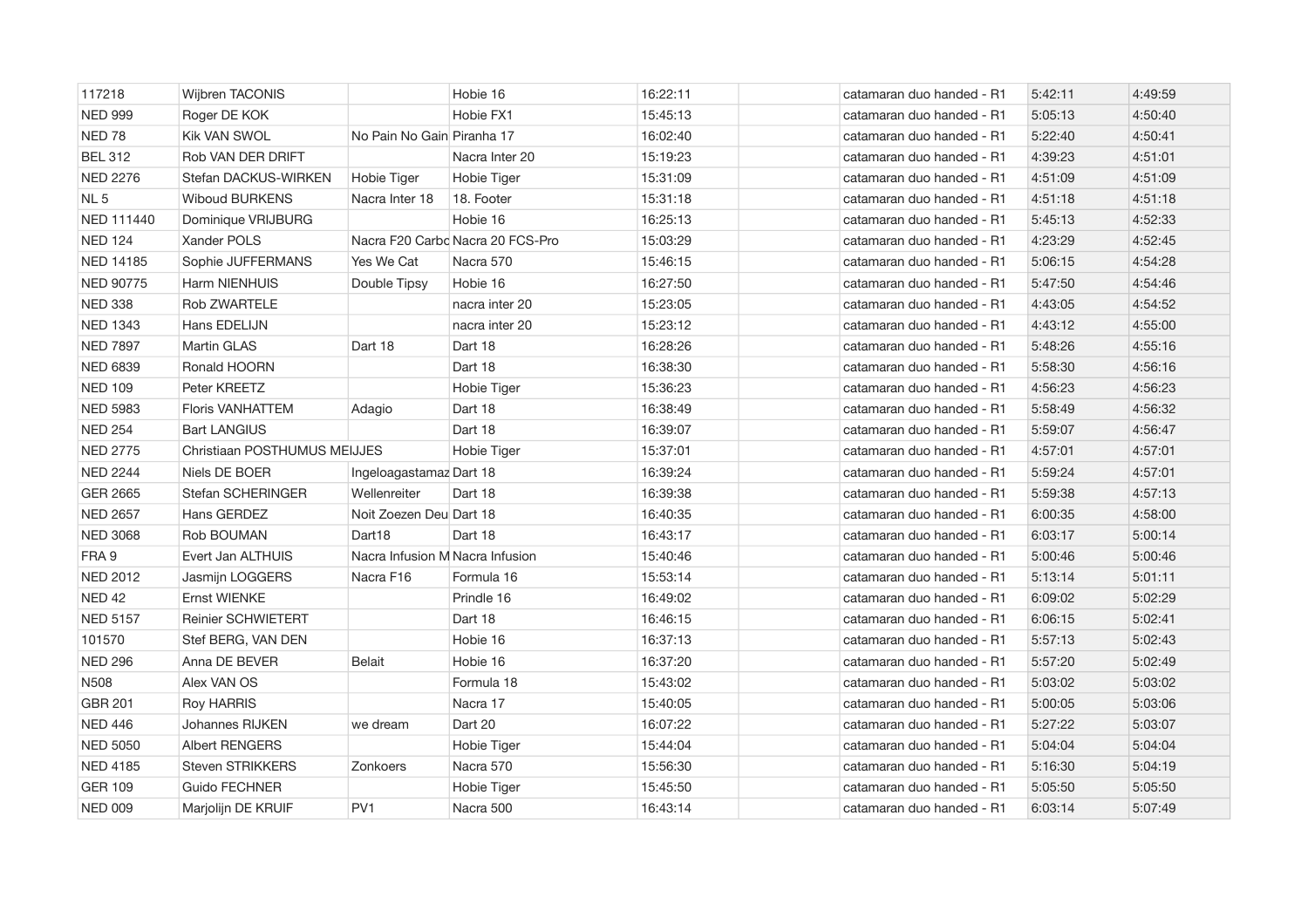| 1x1xx           | erik ROVERS                          |                          | Dart 18               | 16:52:47 | catamaran duo handed - R1 | 6:12:47 | 5:08:05 |
|-----------------|--------------------------------------|--------------------------|-----------------------|----------|---------------------------|---------|---------|
| <b>NED 119</b>  | Erica DE GROOT                       | Nacra f16                | Nacra f16             | 16:00:50 | catamaran duo handed - R1 | 5:20:50 | 5:08:29 |
| <b>NED 4605</b> | Wim Bert EIJKELENBOOM                |                          | Dart 18               | 16:53:35 | catamaran duo handed - R1 | 6:13:35 | 5:08:44 |
| NED 117435      | <b>Willemien TERPSTRA</b>            | Hobie 16                 | Hobie 16              | 16:44:39 | catamaran duo handed - R1 | 6:04:39 | 5:09:01 |
| <b>NED 201</b>  | Arco ELSMAN                          |                          | Nacra Infusion        | 15:51:30 | catamaran duo handed - R1 | 5:11:30 | 5:11:30 |
| <b>NED 007</b>  | Theo SCHOORL                         | James                    | Nacra 500 Mk2         | 16:35:48 | catamaran duo handed - R1 | 5:55:48 | 5:12:06 |
| <b>NED 770</b>  | Wiebe BAKKER                         | Sail Today               | Dart 18               | 16:59:46 | catamaran duo handed - R1 | 6:19:46 | 5:13:51 |
| <b>NED 5290</b> | Youri HOUTLOSSER                     |                          | Dart 18               | 17:00:02 | catamaran duo handed - R1 | 6:20:02 | 5:14:04 |
| 390             | Lucas CLERCX                         | Merlion III              | Hobie FX One          | 16:10:03 | catamaran duo handed - R1 | 5:30:03 | 5:14:20 |
| 7814            | Pieter WILDSCHUT                     | Dart 18                  | Dart 18               | 17:02:13 | catamaran duo handed - R1 | 6:22:13 | 5:15:52 |
| <b>NED 441</b>  | Mark ENGELENBURG                     |                          | Formula 18            | 15:56:00 | catamaran duo handed - R1 | 5:16:00 | 5:16:00 |
| <b>NED 300</b>  | Huib MEUWISSEN                       |                          | Dart 20               | 16:23:35 | catamaran duo handed - R1 | 5:43:35 | 5:18:07 |
| <b>NED 6074</b> | Gerben STAAL                         | Dart 18                  | Dart 18               | 17:05:21 | catamaran duo handed - R1 | 6:25:21 | 5:18:28 |
| <b>NED 015</b>  | cees NELIS                           | Nacra F18                | Formula 18            | 16:00:00 | catamaran duo handed - R1 | 5:20:00 | 5:20:00 |
| 3472            | Jelle TASMA                          | <b>TAZ II</b>            | Nacra 570             | 16:13:08 | catamaran duo handed - R1 | 5:33:08 | 5:20:19 |
| <b>NED 4565</b> | Bas PELT, VAN                        | Bodhi                    | Dart 18               | 17:08:58 | catamaran duo handed - R1 | 6:28:58 | 5:21:27 |
| <b>NED 175</b>  | Mathijs MEUWISSEN                    | sneller dan huib Dart 20 |                       | 16:27:49 | catamaran duo handed - R1 | 5:47:49 | 5:22:03 |
| <b>NED 757</b>  | <b>Joost OKKINGA</b>                 | Azzurri                  | Formula 18            | 16:03:12 | catamaran duo handed - R1 | 5:23:12 | 5:23:12 |
| <b>NED 2033</b> | <b>Antoine EILERS</b>                | Nacra                    | Nacra Infusion        | 16:05:05 | catamaran duo handed - R1 | 5:25:05 | 5:25:05 |
| <b>NED 507</b>  | Christiaan VAN DER MEIJDE Alabastine |                          | Nacra F18             | 16:06:22 | catamaran duo handed - R1 | 5:26:22 | 5:26:22 |
| 324             | Huub JANSE                           |                          | Nacra Inter 20        | 15:54:26 | catamaran duo handed - R1 | 5:14:26 | 5:27:32 |
| <b>NED 1005</b> | Stephan ZEIJLEMAKER                  | nacra                    | Formula 18            | 16:07:58 | catamaran duo handed - R1 | 5:27:58 | 5:27:58 |
| <b>NED 1710</b> | Paul GELDERBLOM                      |                          | Nacra 500 sport       | 16:44:19 | catamaran duo handed - R1 | 6:04:19 | 5:28:12 |
| <b>NED 6673</b> | Rob DELFOS                           | Hobie Tiger              | Hobie Tiger           | 16:08:14 | catamaran duo handed - R1 | 5:28:14 | 5:28:14 |
| <b>NED 292</b>  | eelco MOL                            | Groenekoei               | Prindle 18-2          | 16:34:37 | catamaran duo handed - R1 | 5:54:37 | 5:28:20 |
| <b>NL 227</b>   | Jan Pieter VAN ZIJTVELD              |                          | Nacra F <sub>18</sub> | 16:08:36 | catamaran duo handed - R1 | 5:28:36 | 5:28:36 |
| <b>GER 99</b>   | Stephan DORFNER                      | <b>Foiling Viper</b>     | Viper                 | 16:12:00 | catamaran duo handed - R1 | 5:32:00 | 5:28:42 |
| 7367            | Roeland NIEUWEBOER                   |                          | Dart 18               | 17:18:01 | catamaran duo handed - R1 | 6:38:01 | 5:28:56 |
| <b>NED 50</b>   | Renee WIEKEMA                        |                          | Formula 18            | 16:09:04 | catamaran duo handed - R1 | 5:29:04 | 5:29:04 |
| <b>NED 1566</b> | Erik HENSEN                          | Aristocat                | Dart 18               | 17:19:33 | catamaran duo handed - R1 | 6:39:33 | 5:30:12 |
| <b>NED 20</b>   | George VAN HAASTER                   |                          | Hobie 16              | 17:11:38 | catamaran duo handed - R1 | 6:31:38 | 5:31:53 |
| <b>NED 1120</b> | Ernie DE JONGE                       | Nacra F18                | Formula 18            | 16:12:49 | catamaran duo handed - R1 | 5:32:49 | 5:32:49 |
| NED 109276      | Gerard HEILIG                        | Hobie 16                 | Hobie16               | 16:57:13 | catamaran duo handed - R1 | 6:17:13 | 5:33:49 |
| <b>NED 7689</b> | <b>Roland SARS</b>                   |                          | Dart 18               | 17:24:01 | catamaran duo handed - R1 | 6:44:01 | 5:33:53 |
| <b>NED 2011</b> | Karel VAN DER POEL                   | Blue42                   | Formula 18            | 16:15:38 | catamaran duo handed - R1 | 5:35:38 | 5:35:38 |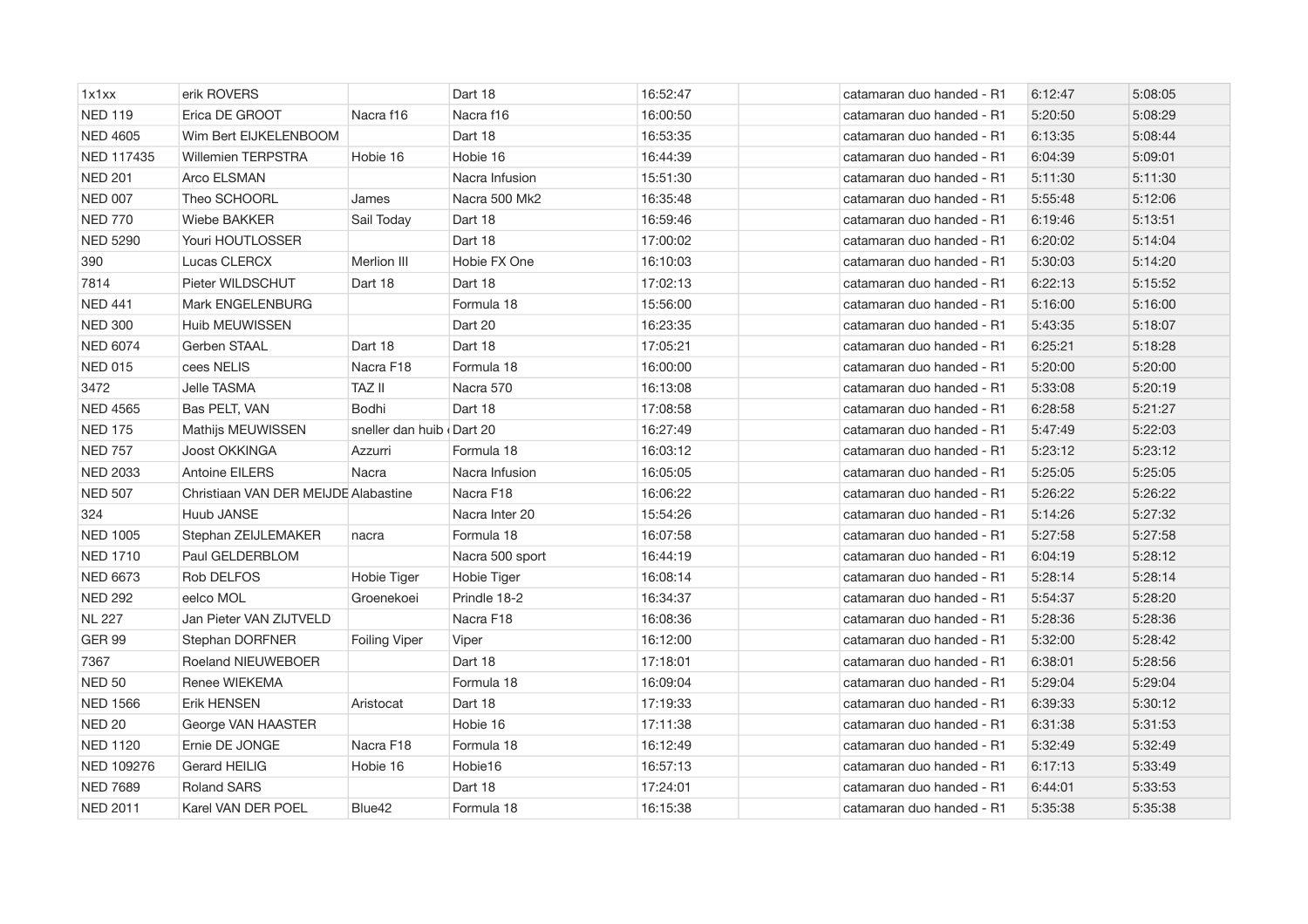| <b>NED 89502</b>  | Maurice VEENMAN           |                           | Hobie 16                         | 17:16:15 |            | catamaran duo handed - R1 | 6:36:15 | 5:35:48  |
|-------------------|---------------------------|---------------------------|----------------------------------|----------|------------|---------------------------|---------|----------|
| <b>GER 23</b>     | Thomas GILLNER            | Kon-Tiki                  | Hobie Cat 20 formula             | 16:21:26 |            | catamaran duo handed - R1 | 5:41:26 | 5:41:26  |
| <b>NED 780</b>    | Ronny KRUISSEN            | Inter 18                  | 18. Footer                       | 16:22:15 |            | catamaran duo handed - R1 | 5:42:15 | 5:42:15  |
| <b>NED 2034</b>   | <b>Wouter LOOMANS</b>     |                           | Dart 18                          | 17:35:43 |            | catamaran duo handed - R1 | 6:55:43 | 5:43:34  |
| <b>NED 7615</b>   | Xanne VAN MEIJBEEK        |                           | Nacra 570                        | 16:38:36 |            | catamaran duo handed - R1 | 5:58:36 | 5:44:48  |
| <b>NL 721</b>     | Frank KÖNIG               | Los Borrachos             | Nacra Infusion                   | 16:45:30 |            | catamaran duo handed - R1 | 6:05:30 | 5:44:48  |
| <b>NED 56</b>     | André NABERMAN            | nnb                       | Nacra Intra 18                   | 16:25:14 |            | catamaran duo handed - R1 | 5:45:14 | 5:45:14  |
| <b>NED 1884</b>   | <b>Rolf VAN STEE</b>      |                           | Nacra Infusion                   | 16:26:49 |            | catamaran duo handed - R1 | 5:46:49 | 5:46:49  |
| <b>NED 4207</b>   | Patrick VAN DER ZIJDE     | Dart                      | Dart 18                          | 17:40:40 |            | catamaran duo handed - R1 | 7:00:40 | 5:47:39  |
| 276               | <b>Kees VAN HAASTEREN</b> | Mattia                    | Mattia 18 Flash                  | 16:30:02 |            | catamaran duo handed - R1 | 5:50:02 | 5:50:02  |
| <b>SUI 2811</b>   | Volker PÖHLER             |                           | Topcat K2 mit Spi                | 16:58:48 |            | catamaran duo handed - R1 | 6:18:48 | 5:50:44  |
| <b>NED 6837</b>   | Joris BOSWINKEL           | Barney                    | Dart 18                          | 17:36:40 |            | catamaran duo handed - R1 | 6:56:40 | 5:53:06  |
| GER 2164          | Christian HÖHLER          |                           | Dart 18                          | 17:47:41 |            | catamaran duo handed - R1 | 7:07:41 | 5:53:27  |
| 127               | Martjan HENDRIKS          | Fox                       | Hobie FOX                        | 16:19:54 |            | catamaran duo handed - R1 | 5:39:54 | 5:54:03  |
| <b>DEN 1010</b>   | johannes SCHREURS         | NACRAO210D10 nacra 570    |                                  | 16:54:42 |            | catamaran duo handed - R1 | 6:14:42 | 6:00:17  |
| 72                | Freddy HEIJERMAN          | Hobie Fox                 | Hobie Fox                        | 16:33:09 |            | catamaran duo handed - R1 | 5:53:09 | 6:07:51  |
| <b>NED 3628</b>   | Willem WILLEMS            | Nacra 500                 | Nacra 500                        | 17:38:09 |            | catamaran duo handed - R1 | 6:58:09 | 6:16:42  |
| <b>NL 1859</b>    | Paul TERPSTRA             | Dart 18                   | Dart 18                          | 18:17:15 |            | catamaran duo handed - R1 | 7:37:15 | 6:17:53  |
| 2659              | Dreyer                    |                           | Nacra 570                        | 16:20:44 |            | catamaran duo handed - R1 | 5:40:44 | 11:21:28 |
| <b>NED 193</b>    | Peter VINK                |                           | Nacra F20 Carbo Nacra F20 Carbon |          | <b>DNF</b> | catamaran duo handed - R1 |         |          |
| <b>NED 108890</b> | Hansje EILERS             | Hobie 16                  | Hobie 16                         |          | <b>DNF</b> | catamaran duo handed - R1 |         |          |
| <b>NED 3774</b>   | <b>Henk VINK</b>          | Nacra 500                 | Nacra 500                        |          | <b>DNF</b> | catamaran duo handed - R1 |         |          |
| <b>NL 4657</b>    | Marc RIETECO              | Nacra 5.0                 | Nacra 5.0                        |          | <b>DNF</b> | catamaran duo handed - R1 |         |          |
| NED9X             | Arno DUIJVESTEIJN         | <b>Blade</b>              | Formula 16                       |          | <b>DNF</b> | catamaran duo handed - R1 |         |          |
| <b>NED 102</b>    | Harold HH50 BREMAN        | Try2GetAroundB Coolcat 18 |                                  |          | <b>DNF</b> | catamaran duo handed - R1 |         |          |
| H188              | Jeroen VOS                |                           | Hydra 16                         |          | <b>DNF</b> | catamaran duo handed - R1 |         |          |
| <b>NED 161</b>    | Johan ZWINKELS            | Nacra Infussion           | Formula 18                       |          | <b>DNF</b> | catamaran duo handed - R1 |         |          |
| NED 88            | Joyce FRENTZEN            | wildcat                   | Formula 18                       |          | <b>DNF</b> | catamaran duo handed - R1 |         |          |
| 4411              | Leo KEMPER                |                           | Dart 18                          |          | <b>DNF</b> | catamaran duo handed - R1 |         |          |
| NED 14152         | <b>Maarten ESSER</b>      | Hobie 18                  | Hobie 18                         |          | <b>DNF</b> | catamaran duo handed - R1 |         |          |
| 92776             | Pieter ARENSMAN           |                           | Hobie 16                         |          | <b>DNF</b> | catamaran duo handed - R1 |         |          |
| <b>NED 936</b>    | Pieter Dirk WASSENAAR     | Wassenacra                | Nacra Infusion                   |          | <b>DNF</b> | catamaran duo handed - R1 |         |          |
| <b>NED 111</b>    | Rob GRIJPMA               | Nacra 570                 | Nacra 570                        |          | <b>DNF</b> | catamaran duo handed - R1 |         |          |
| <b>NED 013</b>    | <b>Robert SOET</b>        |                           | Nacra Inter 20                   |          | <b>DNF</b> | catamaran duo handed - R1 |         |          |
| <b>NED 1520</b>   | S BRUGEMANN               |                           | Dart 18                          |          | <b>DNF</b> | catamaran duo handed - R1 |         |          |